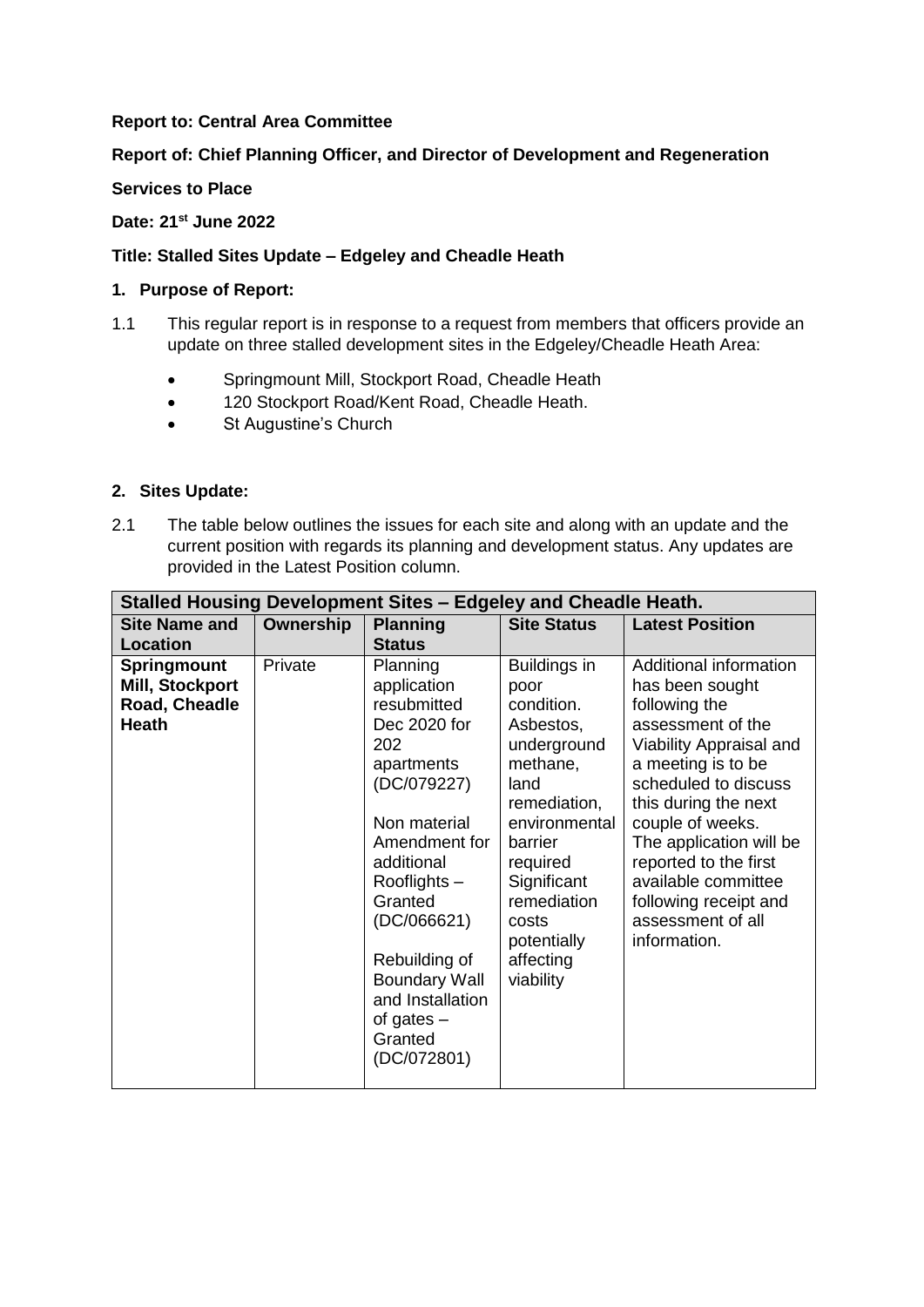| <b>120 Stockport</b><br>Road, Kent<br>Road, Cheadle<br><b>Heath</b> | Private | <b>Granted outline</b><br>consent for 12<br>apartments<br>(DC/068474)<br>but this<br>consent<br>has now<br>expired. | Former petrol<br>filling station<br>site which is<br>contaminated.<br>Some<br>remediation<br>work has<br>been<br>undertaken<br>by the owner. | A local Registered<br>Provider is interested<br>in purchasing the site<br>and has approached<br>the owner. The owner<br>is currently<br>undertaking further<br>appraisal/viability<br>work.<br>The owner has stated<br>that the results of the<br>feasibility work should<br>be available in about 4<br>weeks.                                                                                                                                                                                                                                                                                                                                |
|---------------------------------------------------------------------|---------|---------------------------------------------------------------------------------------------------------------------|----------------------------------------------------------------------------------------------------------------------------------------------|-----------------------------------------------------------------------------------------------------------------------------------------------------------------------------------------------------------------------------------------------------------------------------------------------------------------------------------------------------------------------------------------------------------------------------------------------------------------------------------------------------------------------------------------------------------------------------------------------------------------------------------------------|
| <b>St Augustines</b><br>Church,<br><b>Cheadle Heath</b>             | Private | Planning<br>approved for 9<br>apartments<br>(DC/057663)                                                             | Development<br>is complete                                                                                                                   | This development is<br>complete and is for<br>sale.<br>The poor state of St<br>Augustine's Road has<br>been raised as a<br>concern by members<br>and work is planned to<br>reinstate the sett<br>paving at the top end<br>of the cul de sac. This<br>is in front of the former<br>church entrance and<br>encompasses the area<br>around the old access<br>chamber in the centre<br>of the carriageway<br>here.<br>Work will take around<br>ten days and is due to<br>start 13 <sup>th</sup> June 2022.<br>Local residents have<br>been consulted.<br>Given the above, it is<br>felt that this item can<br>now be removed from<br>this report. |

# **3. Additional Information:**

3.1 As part of ongoing work in respect of housing delivery in the borough as well as the preparation of the new local plan, CBRE have been commissioned to undertake work to establish why a number of sites across the borough have stalled. This work has involved direct engagement with landowners and developers on behalf of the Council